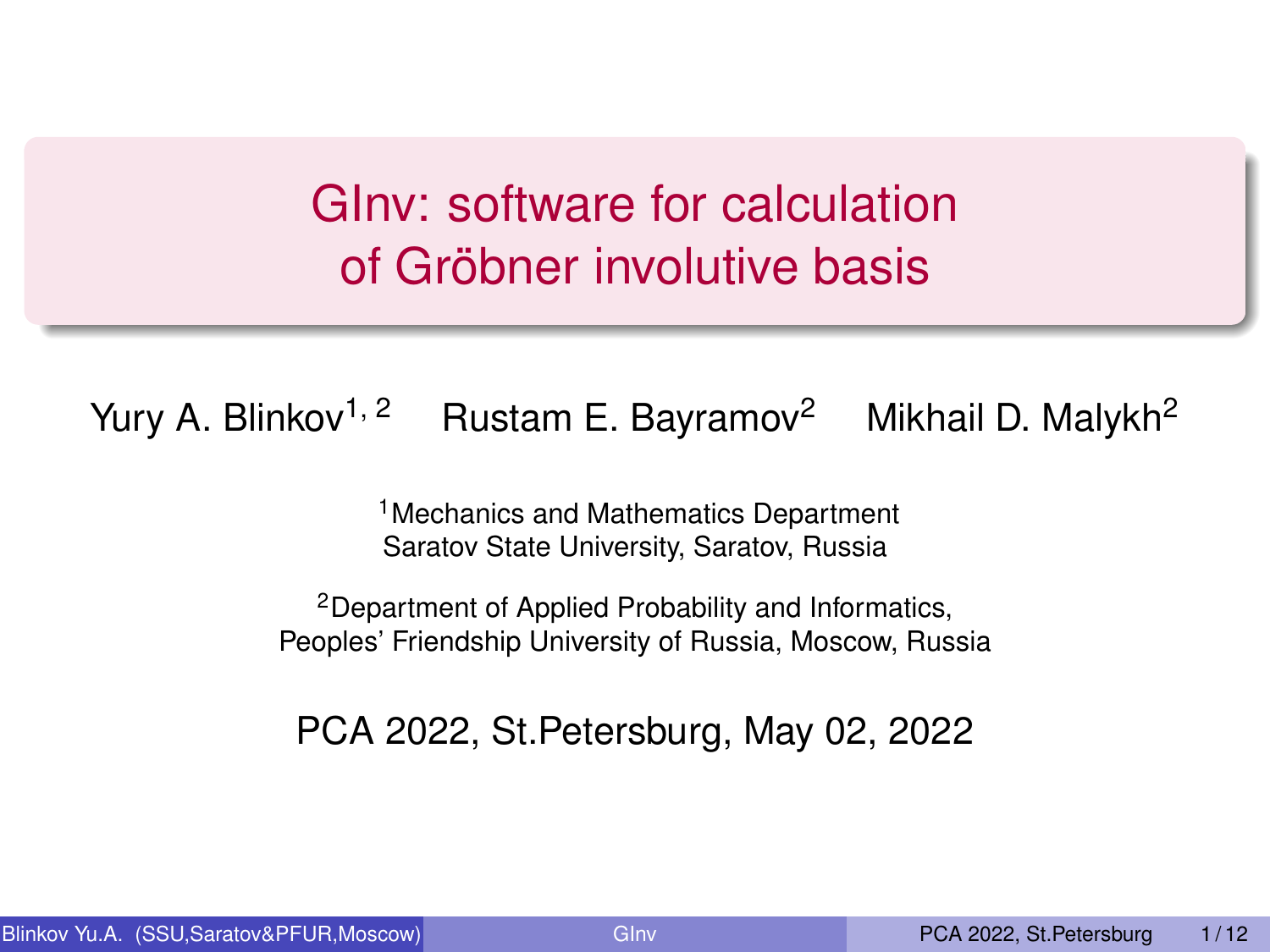### **Contents**





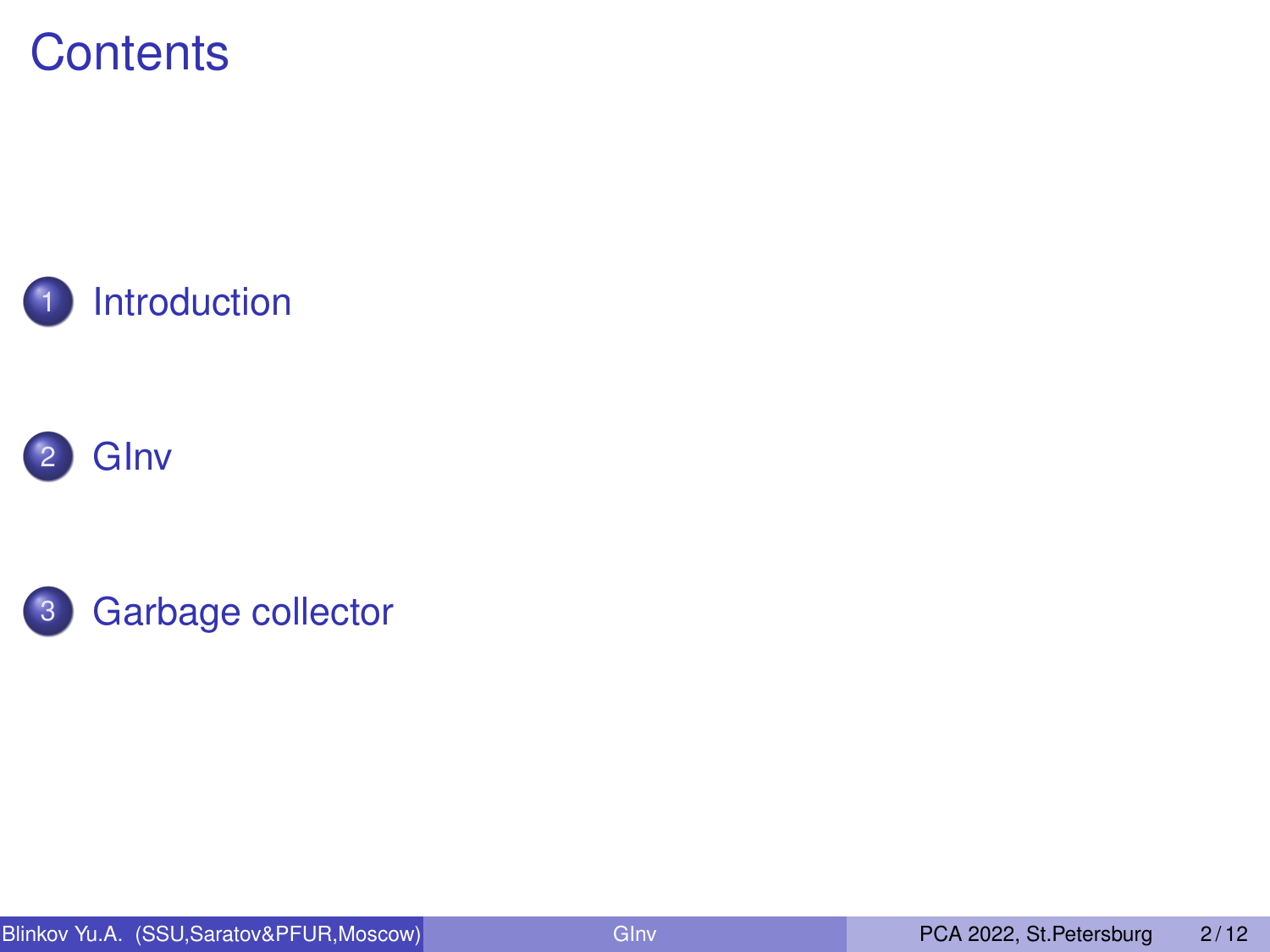# <span id="page-2-0"></span>Theory of involutive divisions

Riquier (1910), Janet (1920), Thomas (1937): Involutivity of PDEs. Zharkov, Blinkov (1993): Pommaret Bases. Gerdt, Blinkov (1995-1998): Involutive Division  $\Longrightarrow$  Involutive Bases. Apel (1998): Admissible Partial Division  $\implies$  Involutive Bases. Gerdt (2001): Pair property of involutive division. Gerdt, Blinkov, Yanovich (2001): Janet Trees for constructing Janet bases. Chen, Gao (2002): Involutive Characteristic Sets for PDEs. Hemmecke (2003): Sliced Involutive Division. Evans (2004): Noncommutative Involutive Bases. Semenov, Zyuzikov (2003-2008): Involutive Division via Monomial Ordering. Gerdt, Blinkov (2005): Janet-like Division. Chistov, Grigoriev (2007): Complexity of Janet Bases for D-modules. Seiler (2009): Involutive Bases for Algebras of Solvable Type. Gerdt (2008-2012); Bächler, Gerdt, Lange-Hegermann, Robertz (2012): based on Janet division Thomas Decomposition of Nonlinear PDEs. Gerdt, Blinkov (2011): Involutive Division generated by antigraded ordering. Hashemi, Parnian (2018): D-Noether division. ...................................................................................................

Research problem: efficient construction of most compact involutive bases.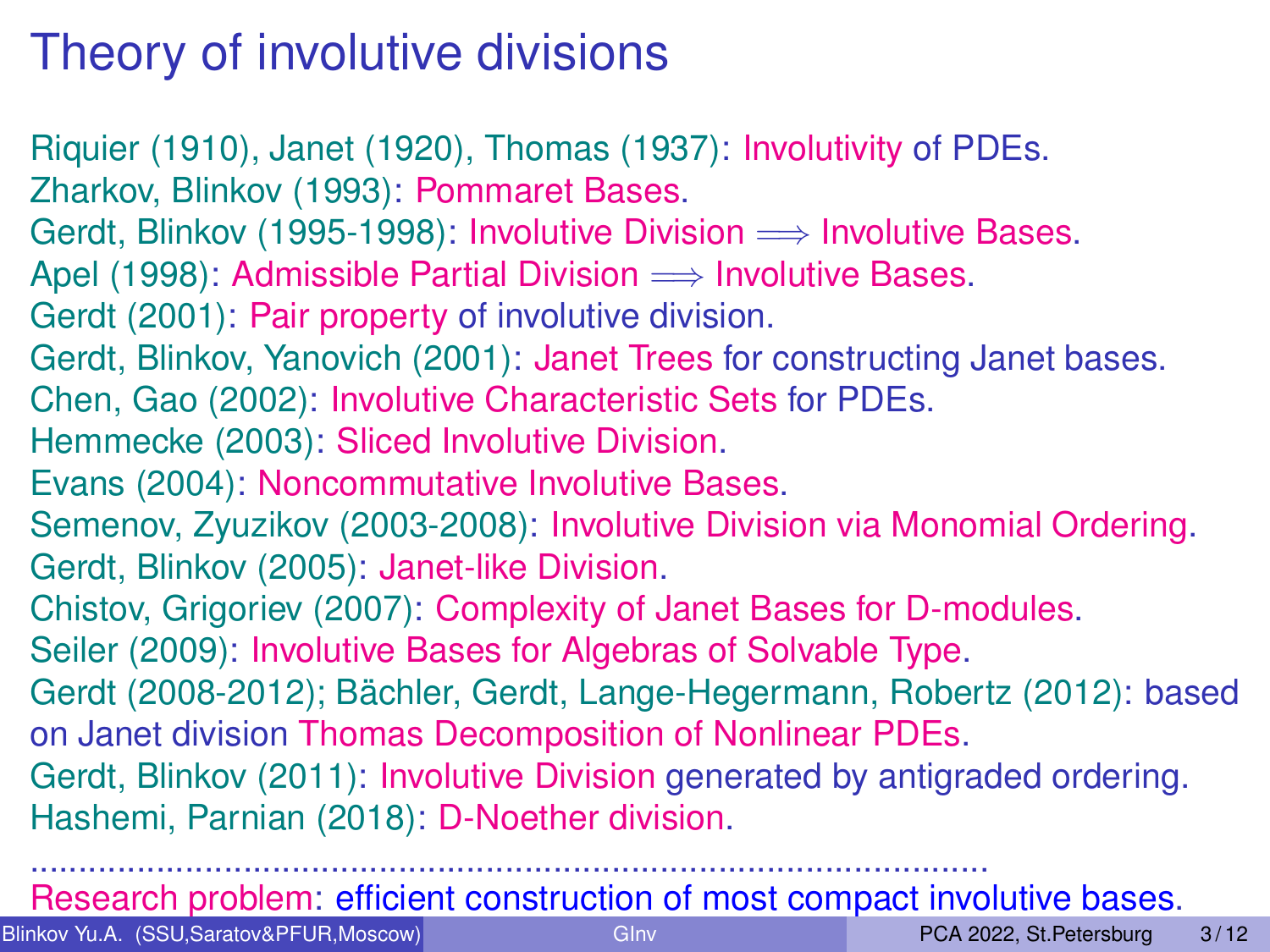## Implementation

- Schwarz (1984): Riquier-Janet theory in Reduce.
- Schwarz (1992): Linear differential Janet bases (DJB) in Reduce.
- Zharkov, Blinkov (1993); G., Blinkov (1995): Pol. Pommaret bases (PPB) in Reduce. Kredel (1996): PPB in MAS.
- Nischke (1996): Polynomial JB (PJB) and PPB in C++ (PoSSoLib).
- Berth (1999): Polynomial and differential involutive bases in Mathematica.
- Cid (2000)-Robertz (2002-2011): PJB, DJB and difference JB in Maple.
- Blinkov (2000-2007): PJB in Reduce, C++, GInv.
- Yanovich (2001-2004): PJB in C, Singular.
- Hausdorf, Seiler (2000-2002): DJB and DPB in MuPAD.
- Chen, Gao (2002): Involutive extended characteristic sets in Maple.
- Hemmecke (2002): Sliced division algorithm in Aldor.
- Evans (2005): Noncommutative Involutive Bases in C.
- Zhang, Li (2005): Janet bases for linear differential ideals in Maple.
- Zinin (2007) Blinkov (2011): Boolean Janet and Pommaret bases in C++, Reduce, Macaulay.
- Langer-Hegermann (2010): Janet Bases for nonlinear and algebraically simple differential systems in Maple.
- Albert (2012-2015): PPB and PJB in CoCoA.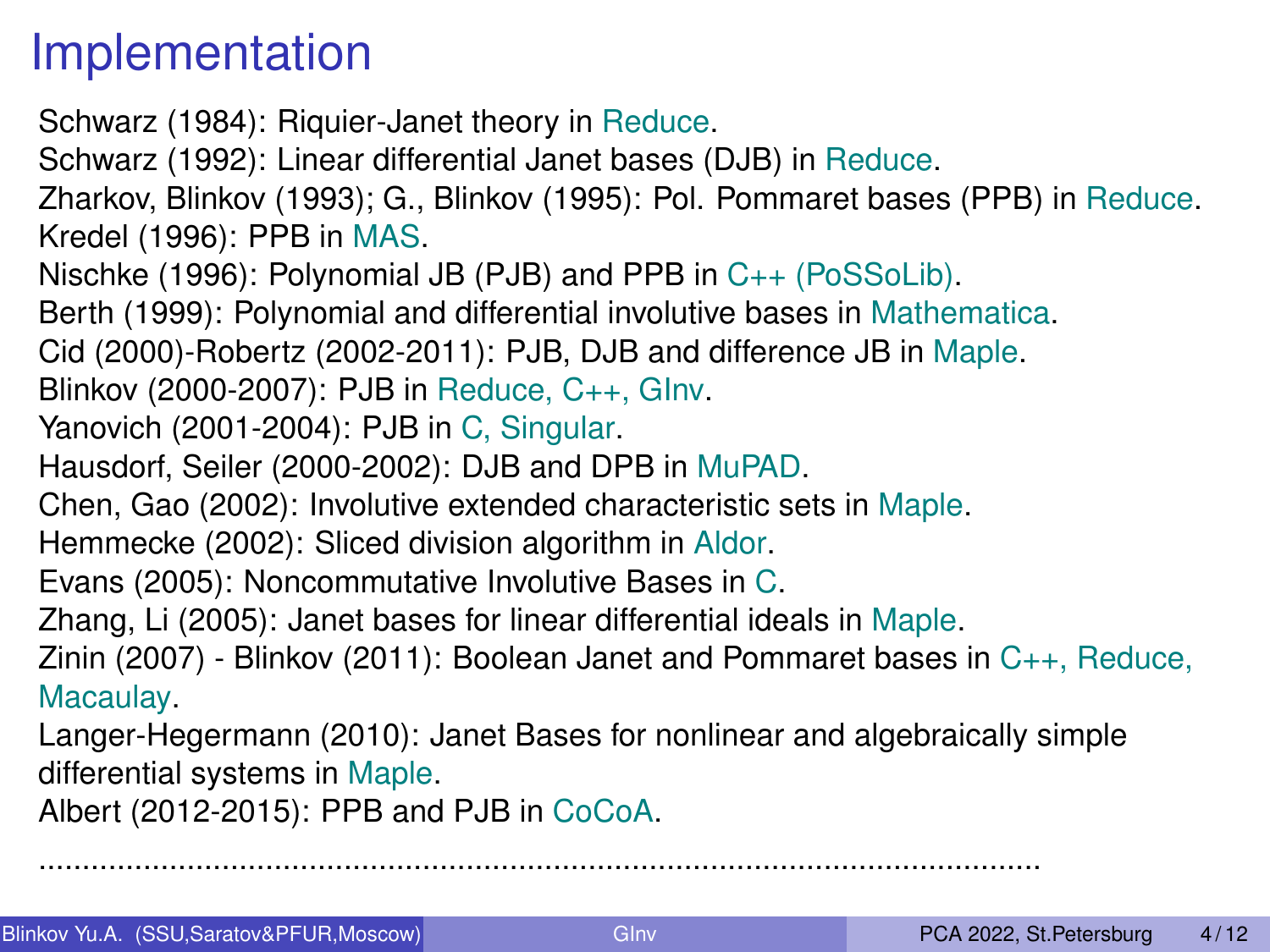#### <span id="page-4-0"></span>The open source software GINV implements the Gröbner bases

method for systems of equations. In the report, a new revised version of GInv will be presented. We use this system for analytical study of cubature formulas on a sphere known as Popov's problem.

### The study of systems of nonlinear equations

in modern computer algebra systems is based on the calculation of Gröbner bases of ideals generated by the left-hand sides of the equations of these systems. The implementation of the Buchberger algorithm, which came to this system from the Singular system, is used. Buchberger's algorithm is the oldest, the basic version of Buchberger's algorithm leaves a lot of freedom in carrying out the computational process, thus considerable improvements are obtained by implementing criteria for reducing the number of S-polynomials to be actually considered (e.g., by applying the product criterion or the chain criterion).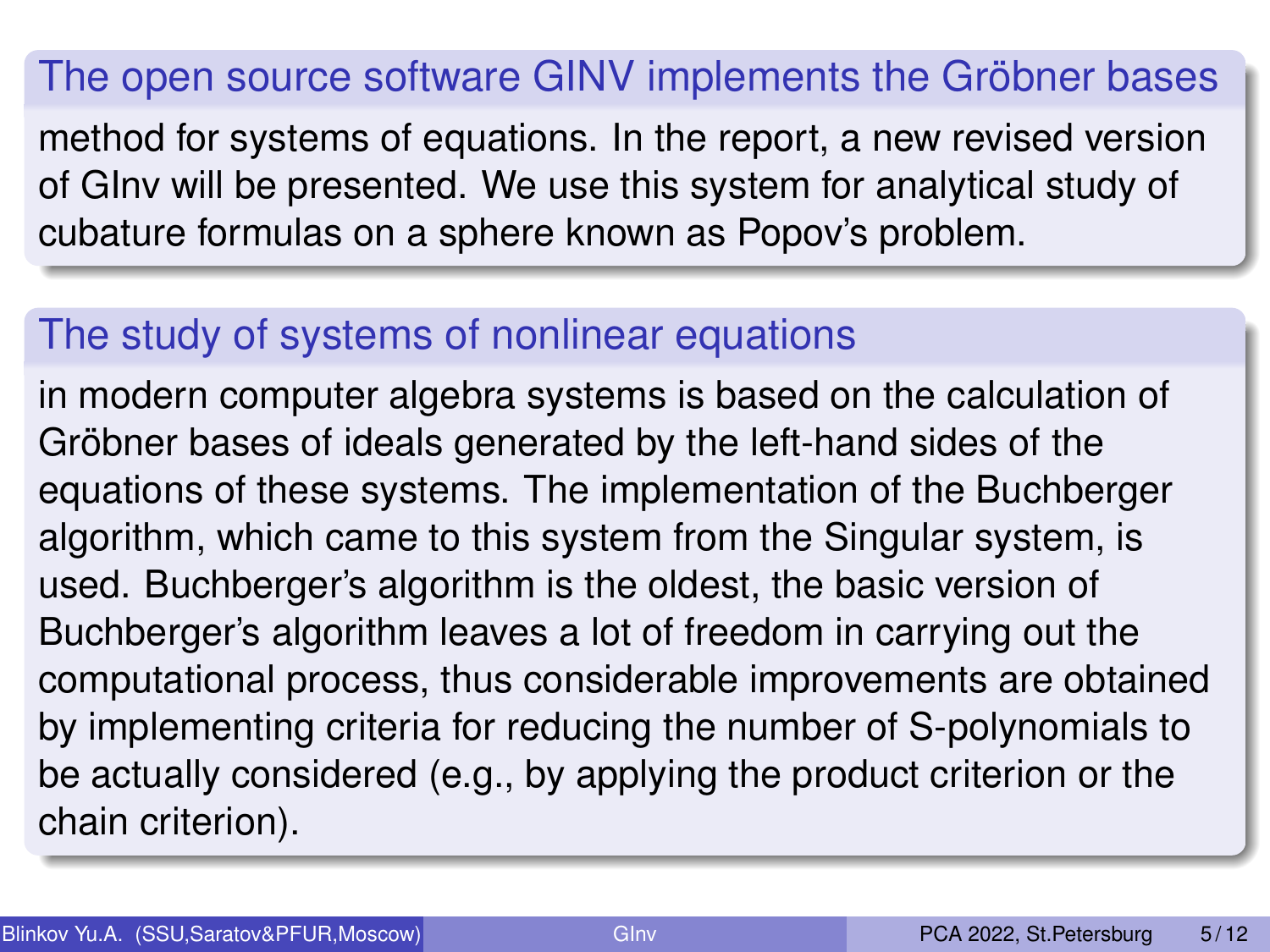### <span id="page-5-0"></span>GitHub, Inc. is a provider of Internet hosting for software development

and version control using Git. It offers the distributed version control and source code management (SCM) functionality of Git, plus its own features.

<https://github.com/blinkovua/GInv>

#### Example of using GInv

[https://github.com/blinkovua/GInv/blob/master/](https://github.com/blinkovua/GInv/blob/master/cython/GInv.ipynb) [cython/GInv.ipynb](https://github.com/blinkovua/GInv/blob/master/cython/GInv.ipynb)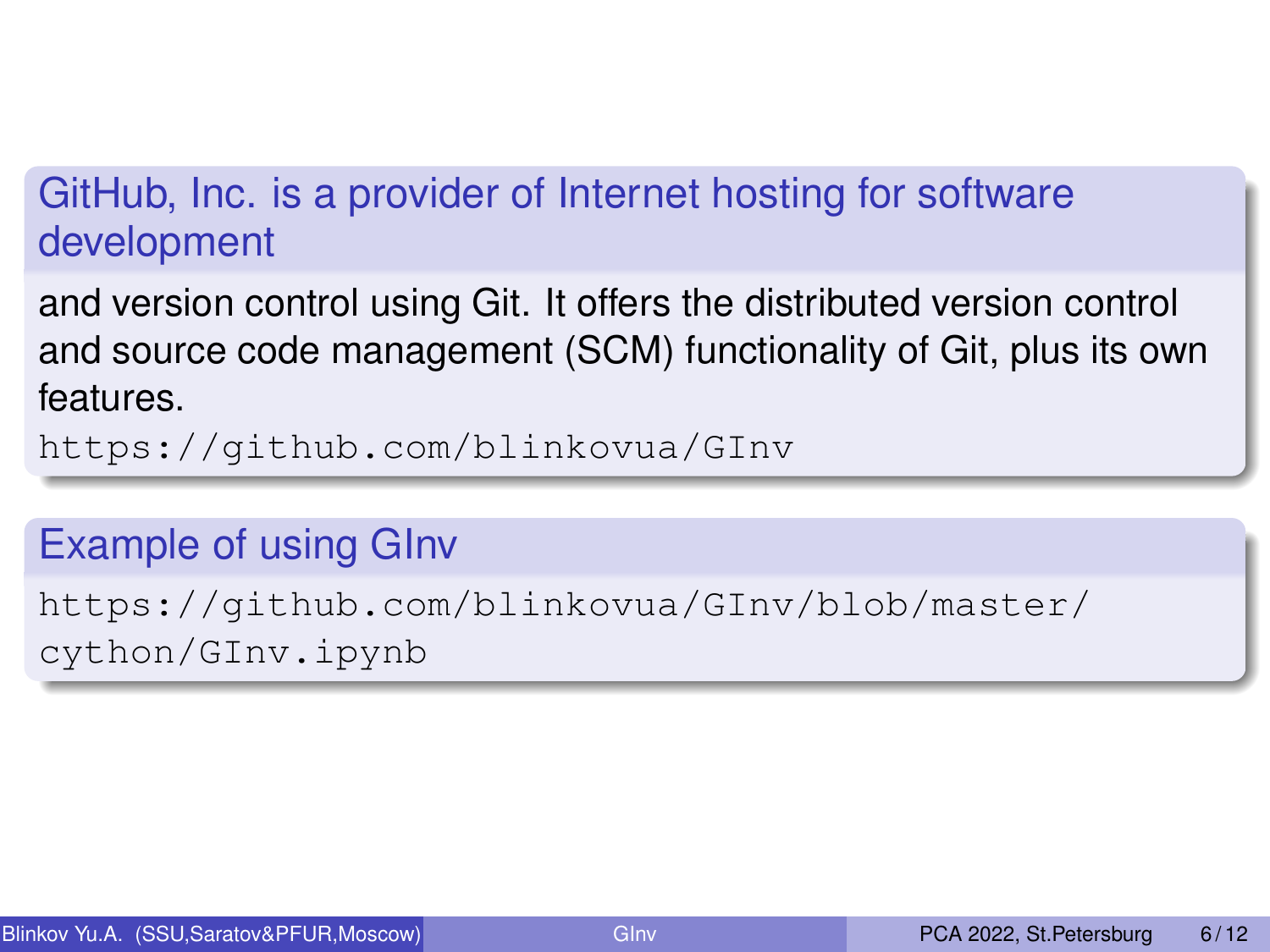### Memory usage

in modern programming languages can be divided into three categories according to the time of their «life» in the program:

- **1** all the time «life», the so-called «static» memory, and variables using this memory are often called static. This also includes global ones.
- <sup>2</sup> is the execution time of the function, memory is allocated on the stack, and variables are called automatic, but in programming languages the word «local» is used.
- **3** the time of «life» is determined by the programmer if there is no «garbage collection» (garbage collection) **or** «garbage collection», if it exists in the selected programming language. Memory is allocated in «heap».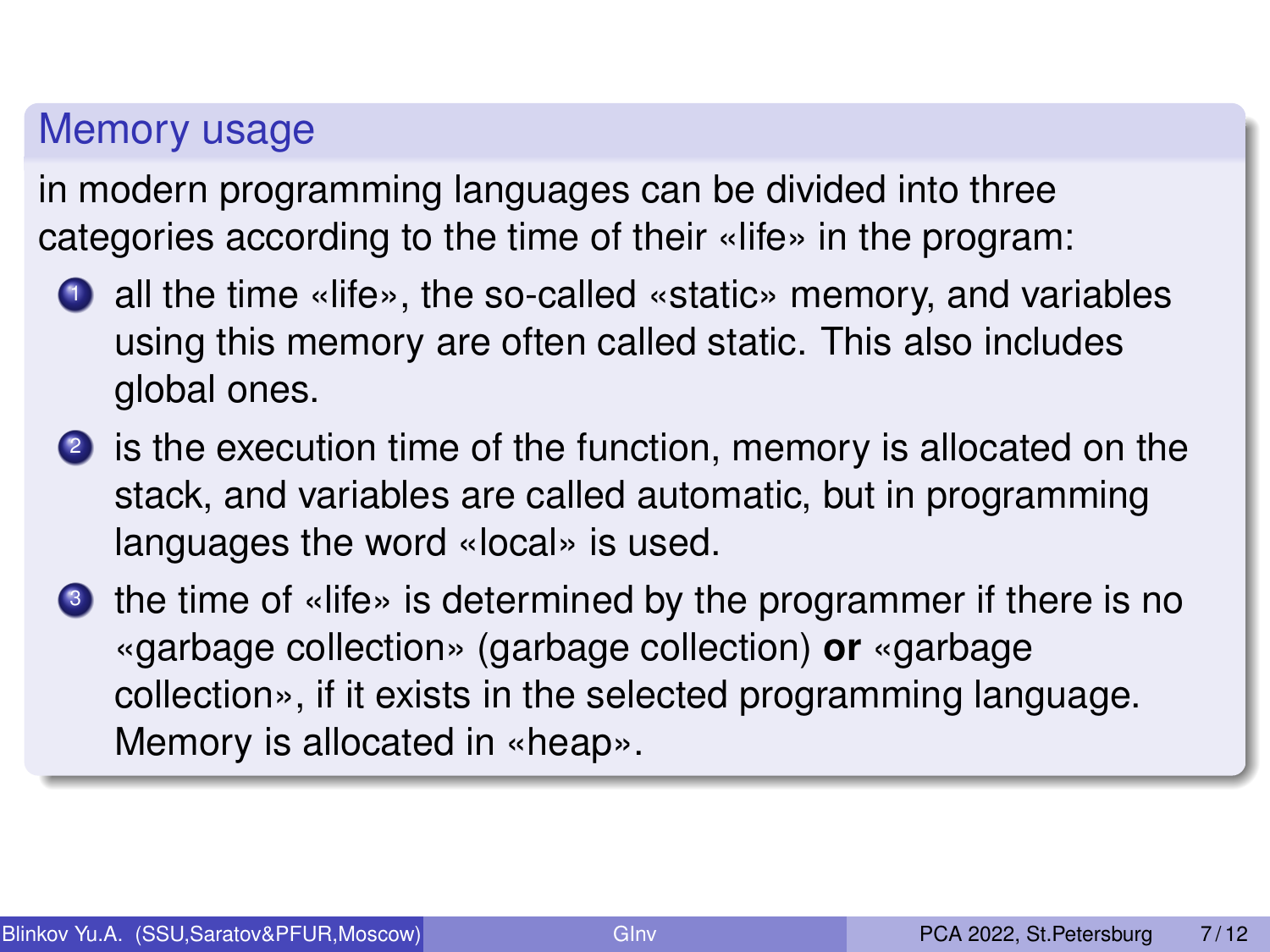#### «Garbage collection»

was first applied by John McCarthy in 1959 in a programming environment based on the Lisp functional programming language he developed.

Subsequently, it was used in other programming systems and languages, mainly in functional and logical ones. Lists widely used in these languages and complex data structures based on them are constantly being created, built on, expanded, copied during the operation of programs, and it is difficult to correctly determine the moment of deleting an object.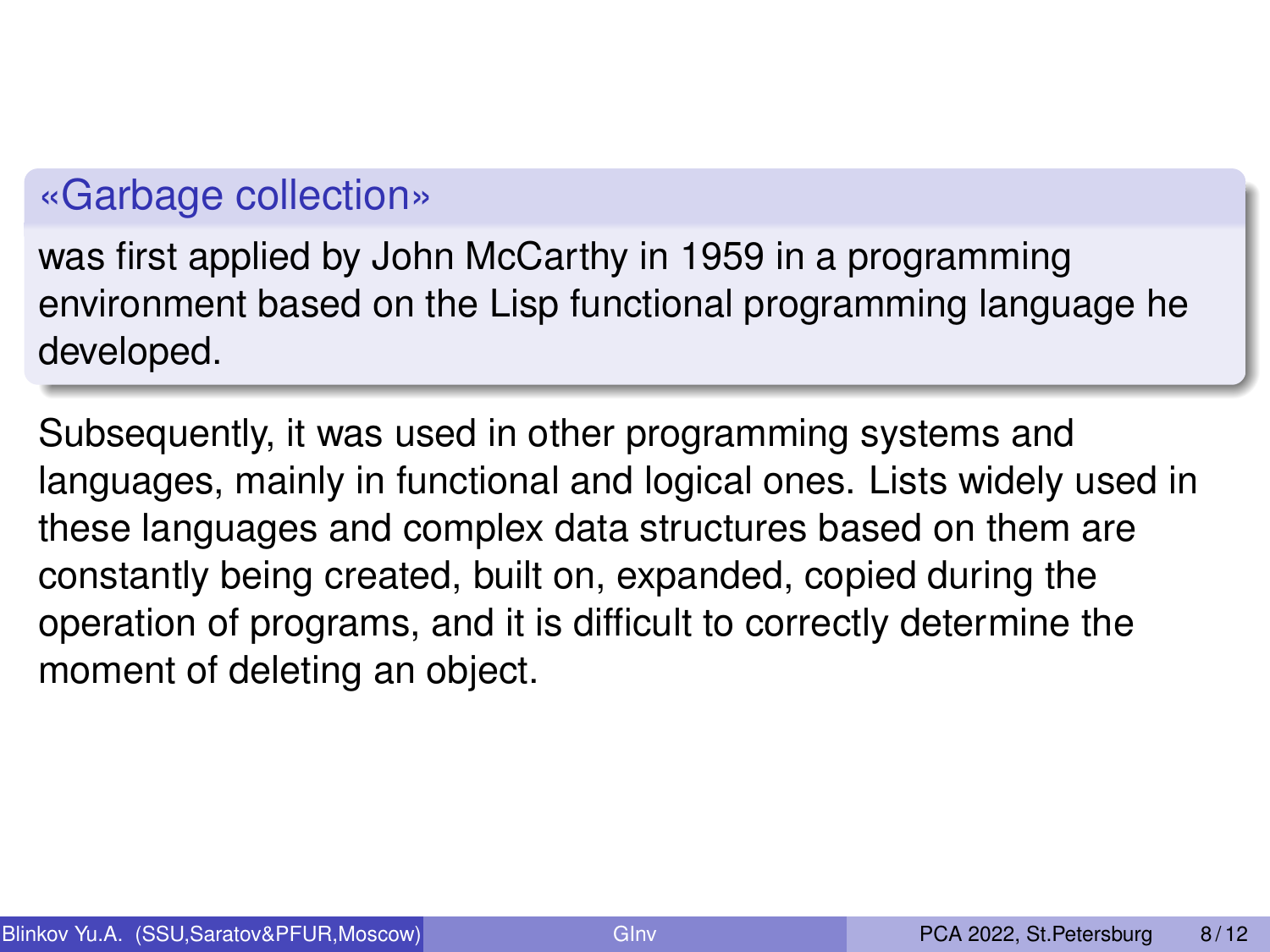Since the second half of the 1980s, garbage collection technology has been used in both directive (imperative) and object programming languages, and since the second half of the 1990s, an increasing number of created languages and environments focused on application programming include a garbage collection mechanism either as the only one or as one of the available mechanisms dynamic memory management. It is currently used in Oberon, Java, Python, Ruby, C#, D, F#, Go and other languages.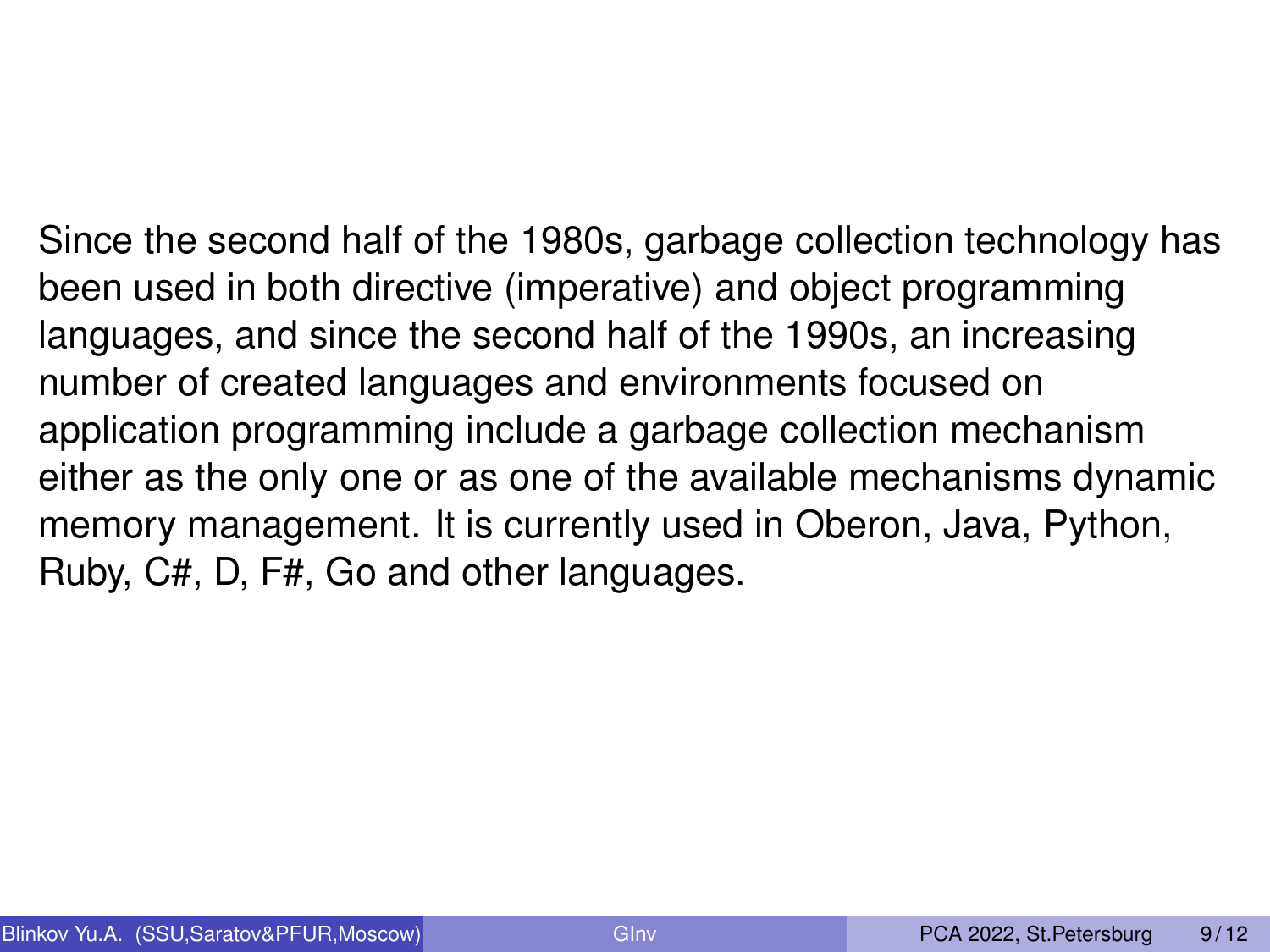GC is «kitchen», «kitchen» and again «kitchen»

- Garbage collection consumes computing resources to decide which memory to free, even if the programmer may have already known this information.
- The moment when the garbage is actually collected can be unpredictable, which leads to stops (pauses for shifting/freeing memory) scattered throughout the session. Incremental, parallel garbage collectors and real-time garbage collectors solve these problems with various trade-offs.
- The most important thing: GC does not take into account «protected mode», «page organization of memory» and the most «secret weapon» of modern computers cache (super-operational memory).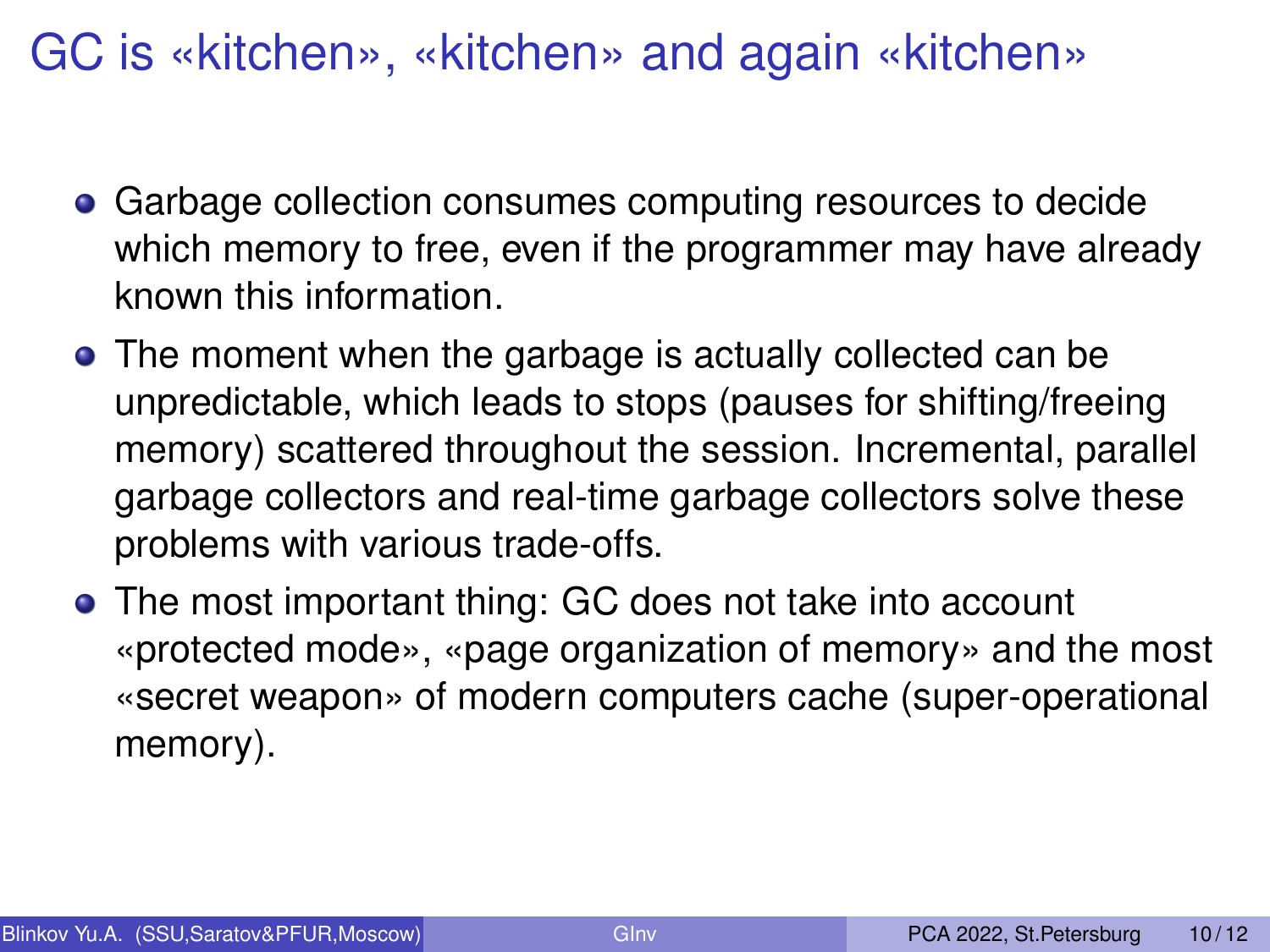## International Symposium on Memory Management 2020

- **Garbage Collection Using a Finite Liveness Domain**
- **Prefetching in Functional Languages**
- **.** Improving Phase Change Memory Performance with Data Content Aware Access
- ThinGC: Complete Isolation With Marginal Overhead
- Verified Sequential MallocFree
- Alligator Collector: A Latency-Optimized Garbage Collector for Functional Programming Languages
- Understanding and Optimizing Persistent Memory Allocation
- Exploiting Inter- and Intra-Memory Asymmetries for Data Mapping in Hybrid Tiered-Memories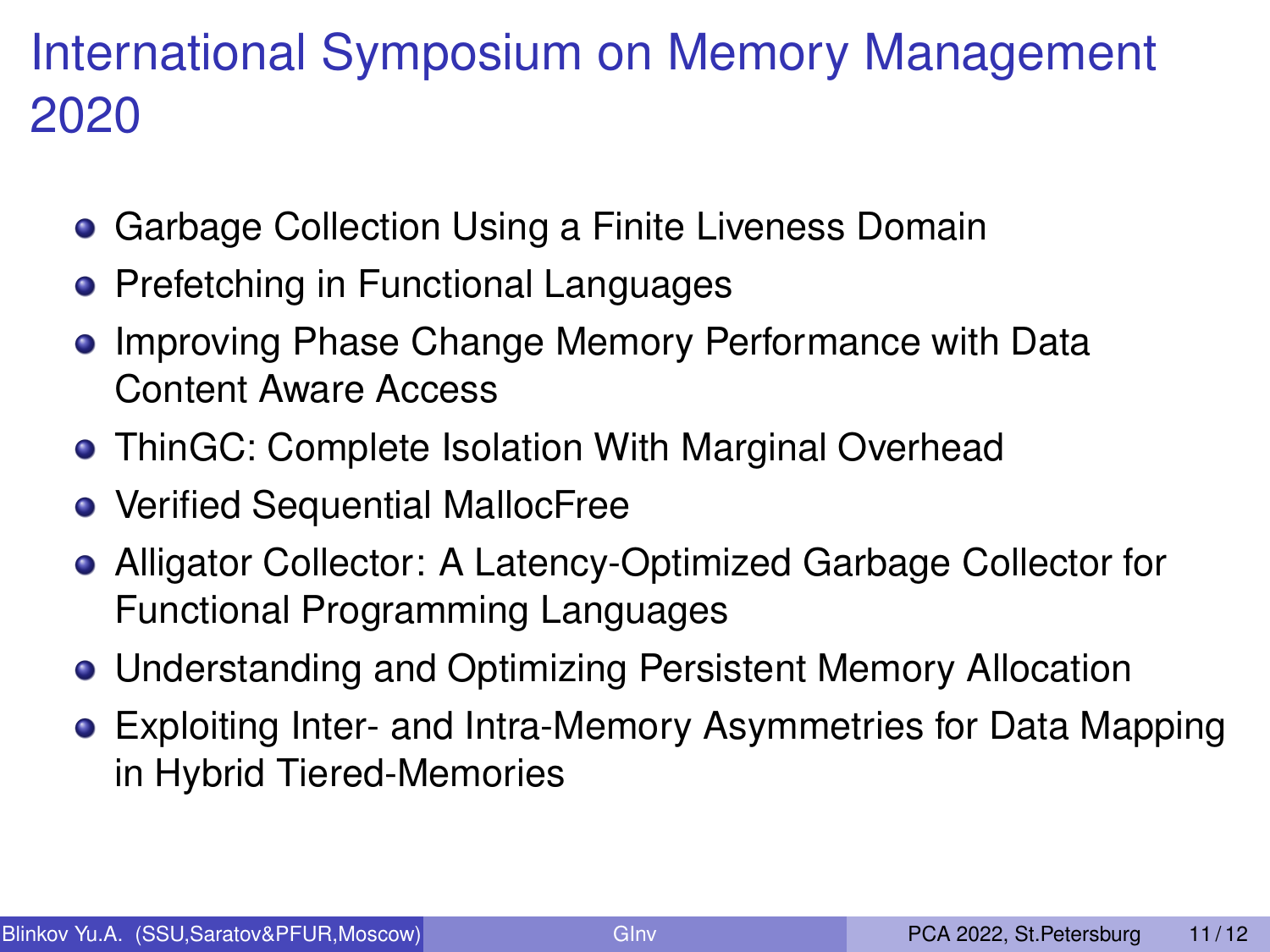## <span id="page-11-0"></span>GInv implementation

- My proposed approach is fundamentally different from the above and is based on the implementation of OOP in **C++**.
- Restrict the use of pointers to the internal structure of the **C++** class by declaring them in a closed scope. With the right OOP technology, and this property is called **encapsulation**, this should be done anyway, the user should not see how the class is implemented, he should use only its interface.
- Secondly, **C++** has a dedicated **copy constructor**, which allows you to build a copy of the object. It remains to define the **swap** function for the selected class, to replace the object with its copy, and you can organize dynamic memory reallocation to **C++**.
- Unlike small implementations of 11,000 lines of code, the implementation of the OO approach requires about 300 lines, including auxiliary templates **C++**.